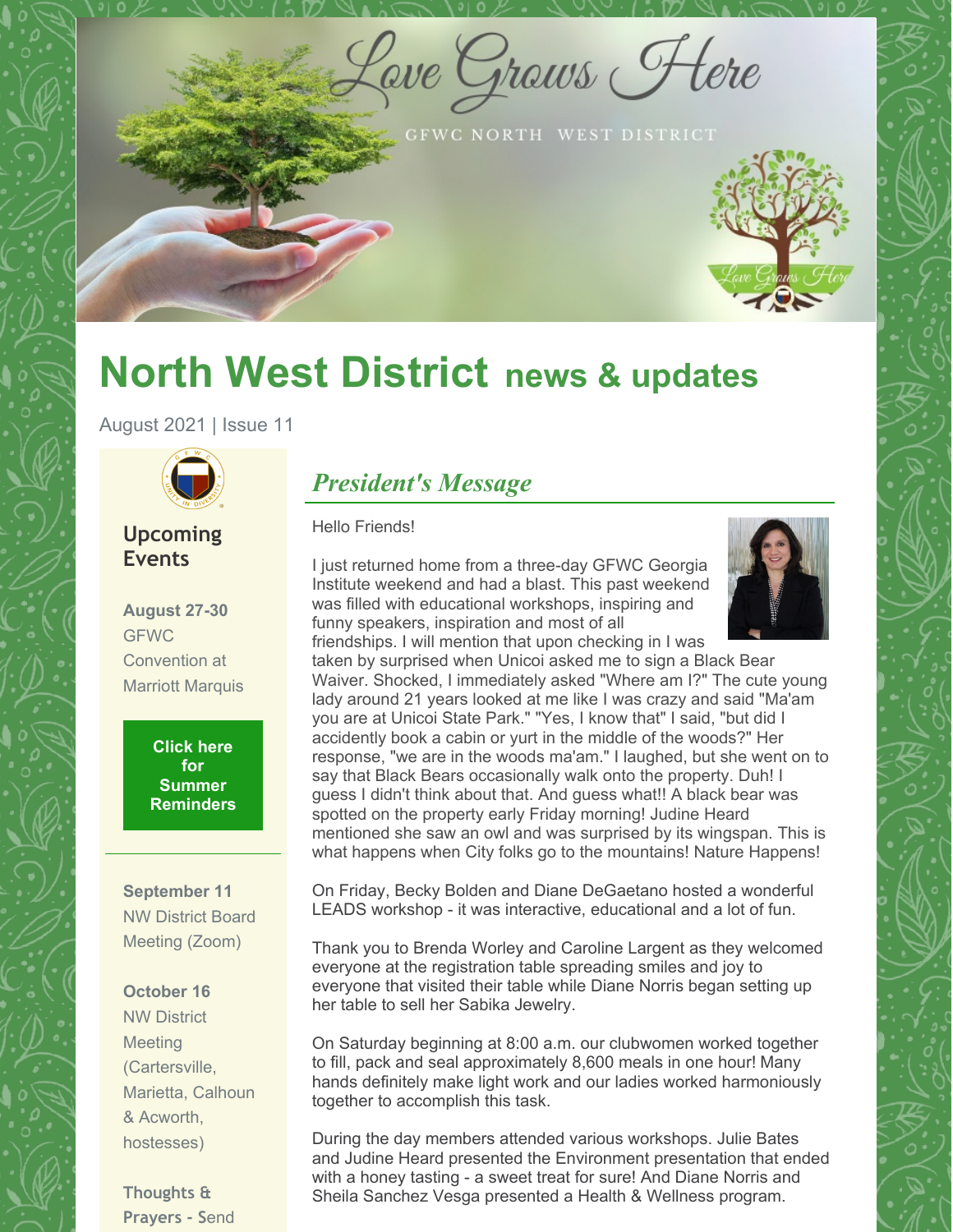names of those who are in need of support or encouragement to Susie Parnes, Corres. Secr. at **[sunburstp@aol.c](mailto:sunburstp@aol.com) om**

**Quick Links:**

**District [Yearbook](https://files.constantcontact.com/d8c8c931801/f0aa452b-11d6-4378-afff-00d76b3b31ab.pdf)**

**GFWC Georgia [Yearbook](https://gfwcgeorgia.files.wordpress.com/2020/11/revised2020-2022-yeabook.docx-google-docs.pdf)**

#### **CSP [Challenges](https://files.constantcontact.com/d8c8c931801/e0c2d028-f7fd-407d-9458-1c32874b4916.pdf)**

**125th [Monthly](https://files.constantcontact.com/d8c8c931801/3d7b4ee9-c312-406c-bd94-d968f528a82a.pdf) Ideas**

**[Festival](https://files.constantcontact.com/d8c8c931801/564873bd-d4cb-41c8-844b-d1f046766bf0.pdf) of Trees Flyer**

**[Georgia](https://files.constantcontact.com/d8c8c931801/904c894f-f538-4edf-acaf-2ec8e481a07c.docx) Craft Teams**

On Saturday night we congratulated Diane Norris, winner of the Georgia Jennie June Award. Diane needs no introduction because she is a friend to everyone. If you need a friend or help - Diane always steps up and gracefully takes the lead. She is very dedicated to GFWC Georgia, her club and community. She also loves her family and fur-baby Prissy without limits. She represents our State well and we sincerely wish her the best of luck. We ended Saturday night with an after hours social.

On Sunday morning we attended the junior conference breakfast. Thank you to Amy Milliken and Renee Griffin as they jumped in to help sell fundraising tickets for the juniors.

Institute proved to be a wonderful event thanks to President Shelby Holland and her administrative team. A special thank you to Deborah Landress as she gave 150% to help set up conference rooms, lobby areas, silent auction tables and handled IT needs. She does all of this with a big smile on her face. Thank you!

As promised I am sending you a few highlights and information received from Institute along with President's packet to ensure that all members are kept in the loop and connected with our State initiatives and programs. All links are listed below.

And last, please be reminded that our call to the District Meeting will be sent out on September 2nd and our District Newsletter is scheduled to go out September 7th right after Labor Day. If you want to contribute to the newsletter, please send your article to me by Aug. 30th.

As always, I thank you all for your service to your clubs, community and our District. "If our hopes of building a better and safer world are to become more than wishful thinking, we will need the engagement of volunteers more than ever."

Cimi Douglass 2020-2022 North West District President "Love Grows Here"



Below please find links to the documents collected from the workshops and President's Packet. Some of our members took home their club's President's packet and I mailed out the remainder of the packets to each of our clubs yesterday. Our Presidents should receive their packets this week.

What is a President's packet some might ask? Answer: Each year at Institute, our Community Service Program and Advancement area chairs collect information, brochures and offer additional information or guidance that could possibly help your Club's CSP/AA chairs. You can present some of these fun facts, topics and new challenges to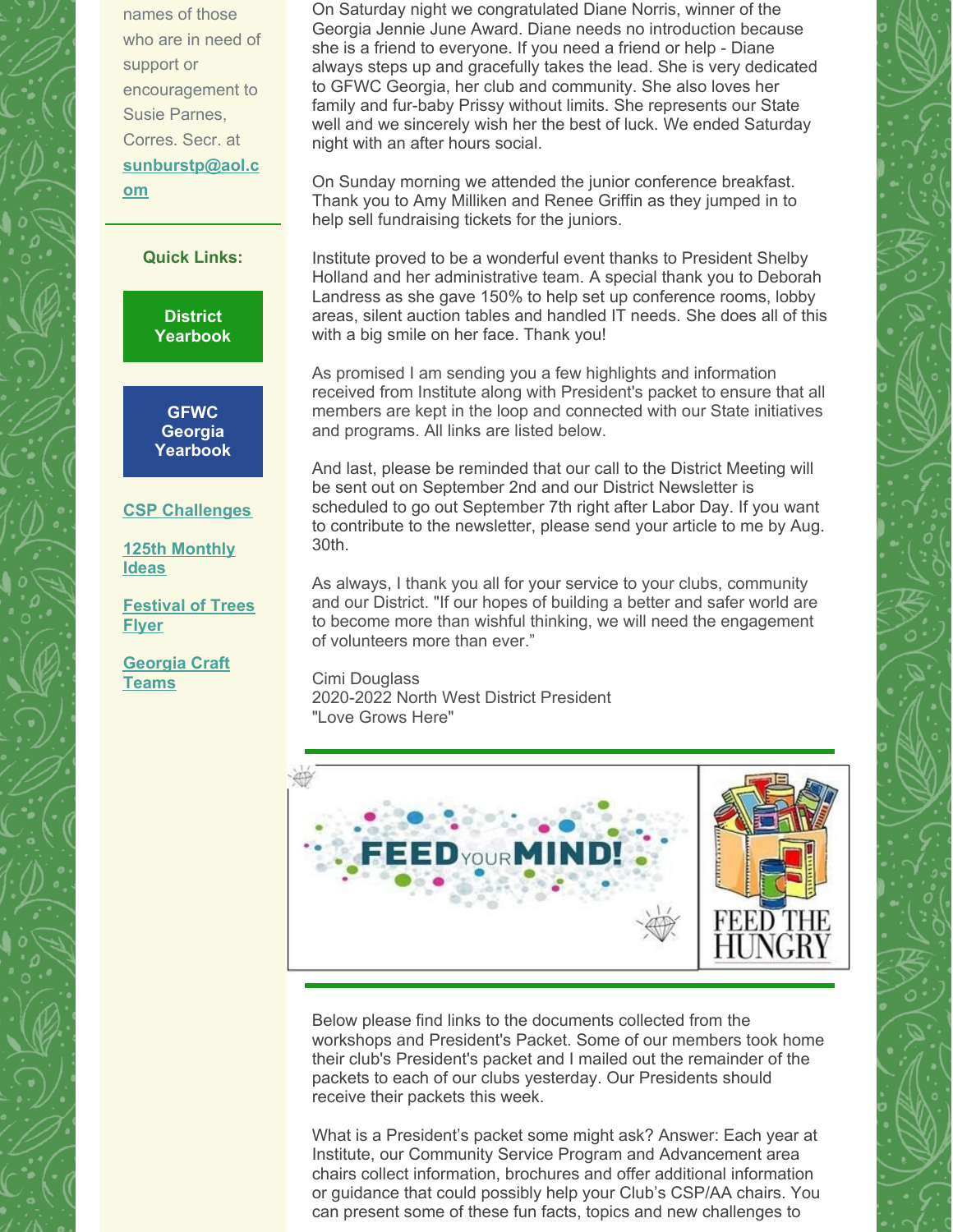your club if you choose or at the minimum we hope it will possibly spark new ideas, etc. For example, you will find the Ella document which was sent by the State Chair Barbara Reynolds. Barbara is presenting a new challenge to increase our Ella Fund. Also, the Secretary document is very informative and has sample minutes. There are tons of other educational information included in this packet.

My suggestion is to please review the information and send the appropriate information to your Dean of Programs or CSP chairs – they may want to present some of this information to their committees.

Please know that the State is in the process of editing the videos we collected from some of the CSPS and AA workshops. Once we obtain the videos we will post it on the website. I have also posted all of the below documents on the State's website under the SMILE page. Visit www.gfwcgeorgia.org and click Shelby's logo - it will take you directly to the Institute page.

#### **2021 Institute held at Unicoi State Park**

#### **Videos:**

- **Tammy [Garland](https://youtu.be/AijU1B3r6bk) - the Psychic**
- **Tammy Garland - Her GFWC [Journey](https://youtu.be/vaQ-H1h1V74)**
- **Diane Norris wins the [Jennie](https://youtu.be/ek0OXA2wj3s) June Award**

#### **Information and documents handed out at 2021 Institute**

- **2021 Institute [Program](https://gfwcgeorgia.files.wordpress.com/2021/08/2021-institute-program.pdf)**
- **Georgia Online Report [Instructions](https://gfwcgeorgia.files.wordpress.com/2021/08/georgia-online-report-instructions.pdf)**
- **2020 [Outstanding](https://gfwcgeorgia.files.wordpress.com/2021/08/2020-outstanding-projects-booklet.pdf) Projects Booklet** The booklet is very informative and fun to read. You may see a project that was done last year that your club may want to do this year or it may spark other ideas for your club.
- **Recording Secretary [Instructions-Sample](https://gfwcgeorgia.files.wordpress.com/2021/08/recording-secretary-instructions-sample-minutes-helpful-hints.pdf) Minutes & Helpful Hints**
- **[Parliamentary](https://gfwcgeorgia.files.wordpress.com/2021/08/parlimentary-advisor.pdf) Advisor**
- **Health & [Wellness](https://gfwcgeorgia.files.wordpress.com/2021/08/health-wellness-packet.pdf) Packet**
- **[Environment](https://gfwcgeorgia.files.wordpress.com/2021/08/environment-packet.pdf) Packet**
- **Civic [Engagement](https://gfwcgeorgia.files.wordpress.com/2021/08/civic-engagement-packet.pdf) Packet**
- **2021 Ella F. White District [Challenge](https://gfwcgeorgia.files.wordpress.com/2021/08/2021-district-challenge.docx)**
- **[FARE](https://gfwcgeorgia.files.wordpress.com/2021/08/fare-letter.pdf) Letter**
- **[Legislative](https://gfwcgeorgia.files.wordpress.com/2021/08/legislative-action-center-printout.pdf) Action Center Printout**
- **[Lipscomb-society-brochure-1](https://gfwcgeorgia.files.wordpress.com/2021/08/lipscomb-society-brochure-1.pdf)**
- **20th [Anniversary](https://gfwcgeorgia.files.wordpress.com/2021/08/20th-anniversary-9-11-pay-it-forward-with-good-deeds-campaign.pdf) 9-11 Pay It Forward with Good Deeds Campaign**
- **ESO and 10 [Commandments](https://gfwcgeorgia.files.wordpress.com/2021/08/eso-and-10-commandments-of-a-clubwoman-bookmark.pdf) of a Clubwoman Bookmarks**
- **I know [quote](https://gfwcgeorgia.files.wordpress.com/2021/08/i-know-quote.pdf)** (a little humor)

**Leads Information** – a few handouts/activities

- **2021 Leads [Budget](https://gfwcgeorgia.files.wordpress.com/2021/08/2021-leads-budget-activity.xlsx) activity**
- **Budget Finance items for to complete [worksheet](https://gfwcgeorgia.files.wordpress.com/2021/08/budget-finance-items-for-to-complete-worksheet.docx)**
- **[Communications](https://gfwcgeorgia.files.wordpress.com/2021/08/communications-exercise-final-8.15.docx) exercise final 8.15**
- **HATS OF [LEADERSHIP](https://gfwcgeorgia.files.wordpress.com/2021/08/hats-of-leadership.docx)**
- **Leaders [responsibilities](https://gfwcgeorgia.files.wordpress.com/2021/08/leaders-responsiblities-tips-f.docx) tips**
- **[Marshmallow](https://gfwcgeorgia.files.wordpress.com/2021/08/marshmallow-spaghetti-tower.docx) Spaghetti Tower**
- **To Tell the Truth Game format for [LEADERS](https://gfwcgeorgia.files.wordpress.com/2021/08/to-tell-the-truth-game-format-for-leaders.docx)**

## **Institute Photos**

Click Here to view our 2021 **[Institute](https://drive.google.com/drive/folders/1iZogq8HFjUFmCL4yG4jXNyF1ztdDmPlh?usp=sharing)**